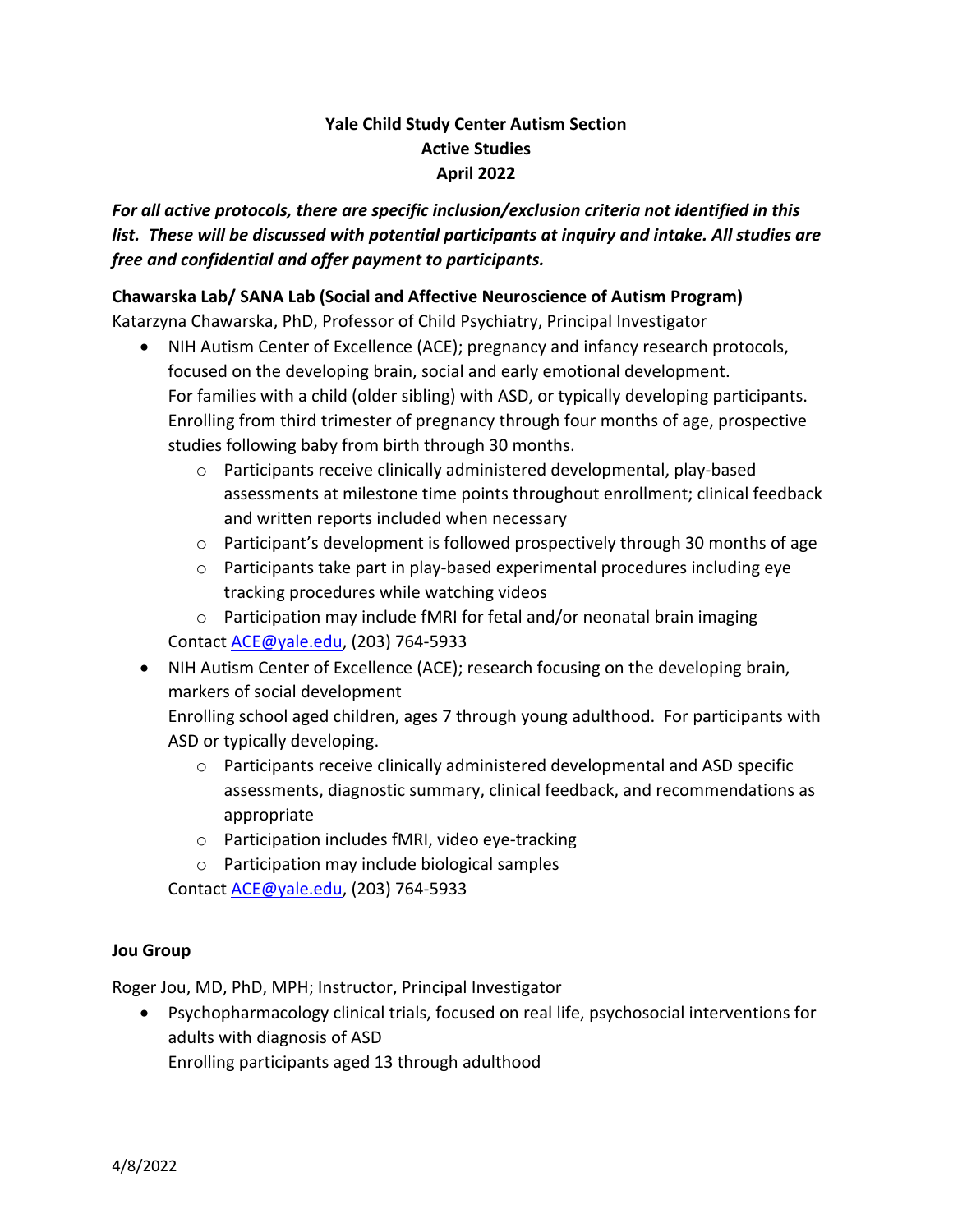$\circ$  Enrolling adolescent and adult participants with ASD diagnosis in appropriate pharmaceutical clinical trials

Contact roger.jou@yale.edu, (203) 927-3970

- SPARK Simons Foundation Powering Autism Research for Knowledge
	- o A population genetics survey study and DNA collection program for participants and families covering all ages

Enrolling all ages, participants, and family members Contact roger.jou@yale.edu, (203) 927-3970

- Project CASY Community Autism Socials at Yale
	- $\circ$  Borderless community recreation and support program for the greater autism community, families, and professionals. www.meetup.com/ProjectCASY/

### **McPartland Lab**

James McPartland, PhD, Professor of Child Study, Principal Investigator

• Autism Biomarkers Consortium for Clinical Trials (ABC-CT). A multicenter study aimed to develop reliable and objective measurements of social function and communication in children with ASD.

Enrolling school aged children, ages 6 through 11. For participants with ASD or typically developing.

- o Examines social, communication, and emotional skills to develop, track, and assess treatments in ASD.
- o Participants receive clinically administered developmental and ASD specific assessments, diagnostic summary, clinical feedback, and recommendations as appropriate

Contact abc-ct@yale.edu, (203) 785-6108

- Brain Basis of Social Attention in ASD and Intellectual Disability. Research on behavior and brain systems to better understand the social difficulties Enrolling school aged children, ages 6 to 17. For children with ASD, intellectual disability or typical development.
	- $\circ$  Participation includes one visit to lab with clinical evaluation and questionnaires
	- o Participation includes EEG (electroencephalogram) while watching videos
	- o Participants receive diagnostic summary, clinical feedback, and recommendations as appropriate

Contact autism@yale.edu, (203) 737-3439

• Transcranial Magnetic Stimulation (TMS).

Enrolling adults ages 18-40 with ASD or typical development.

 $\circ$  Studying how TMS, a non-invasive form of brain stimulation, can influence social brain activity and whether it can be helpful for those with autism.